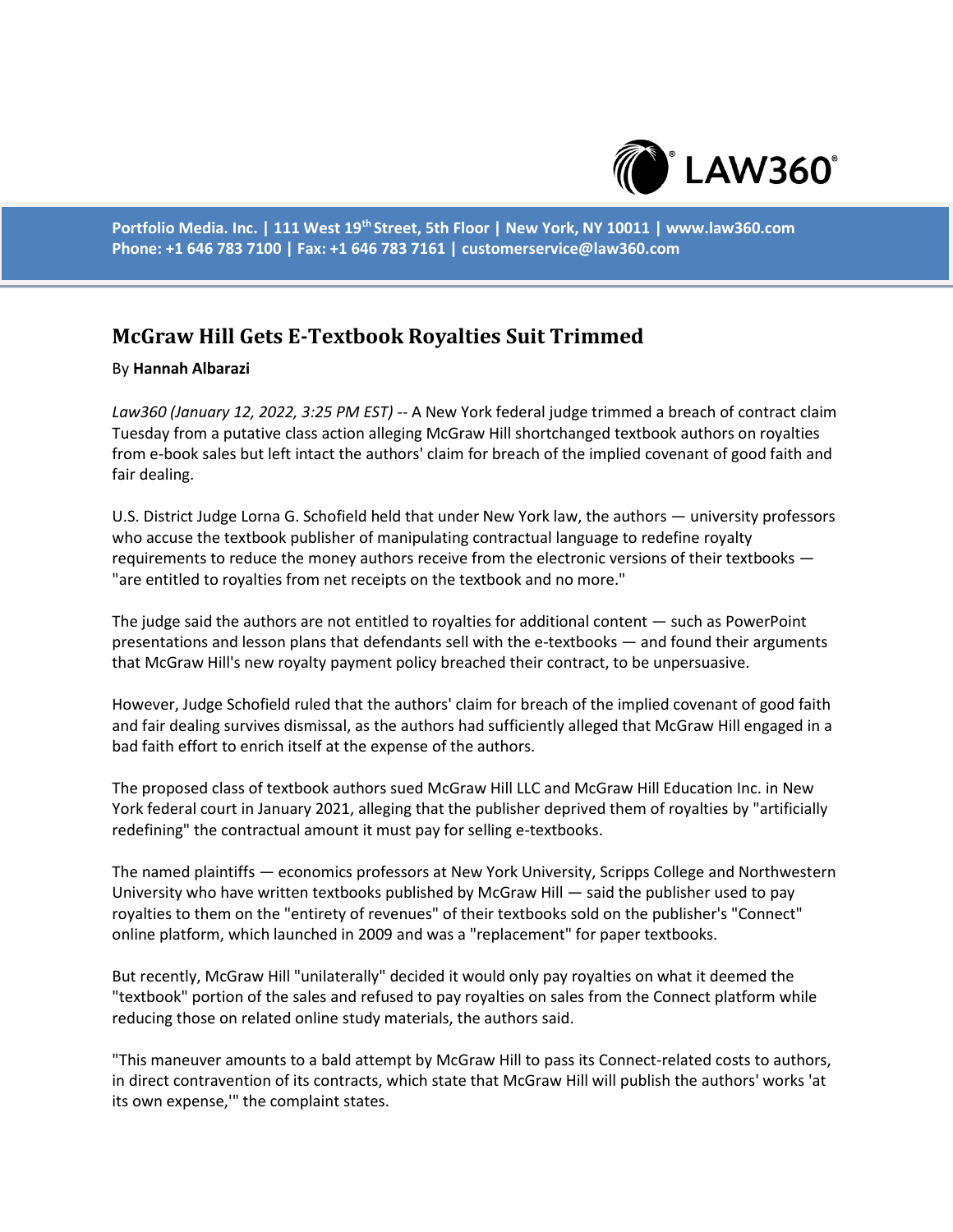They claim affected authors will face a 25% to 35% drop in royalties with the latest change.

The authors said McGraw Hill's decision violates their respective contracts by "introducing new terms not present" in the agreement and also goes against its longstanding "course of performance" to pay the entire sales price of their online textbooks sold on Connect.

McGraw Hill has said it believes the authors' complaint lacks merit.

Judge Schofield wrote in her order Tuesday that she agreed with the publisher that the breach of contract claim should be dismissed.

The judge said the authors' assertion that their contracts require McGraw Hill to pay royalties based on the net receipts of the total sale price of the work as opposed to just the revenue attributed to specific components of the Connect product is inconsistent with the plain text of the contracts.

The authors' assertion that the new royalty payment policy charges what amounts to a platform fee to authors in violation of the contracts also fails, the judge said, because Connect is more than a publishing platform and includes content such as lesson plans and tests along with the textbook.

"Connect is therefore not akin to the ink and paper required to publish a hardcopy textbook as plaintiffs assert," Judge Schofield wrote.

The judge also held that, despite the authors' arguments to the contrary, their royalty contracts unambiguously define the work as the textbook titles themselves.

"When a contract is unambiguous on its face, it is improper to consider extrinsic evidence," wrote Judge Schofield.

Although the judge rejected the authors' breach of contract claim, she determined that the authors had met their burden of plausibly alleging a lack of good faith by the publisher.

While the authors allege McGraw Hill unilaterally and arbitrarily set the price of their e-books in a way that puts more money in its own pockets and less in the pockets of authors, the publisher contends that the price of the e-book component of a Connect textbook sale is determined fairly based on the market value of the e-book.

"But that argument does not address the sufficiency of the complaint, and instead raises a factual question, which cannot be resolved on a motion to dismiss," the judge ruled.

Counsel for McGraw Hill declined to comment, while counsel for the proposed class did not return a request for comment Wednesday.

The proposed class is represented by Daniel L. Berger, Richard S. Schiffrin, Caitlin M. Moyna of Grant & Eisenhofer PA and Chanler A. Langham of Susman Godfrey LLP.

McGraw Hill is represented by Catherine A. Williams and Saul B. Shapiro of Patterson Belknap Webb & Tyler LLP.